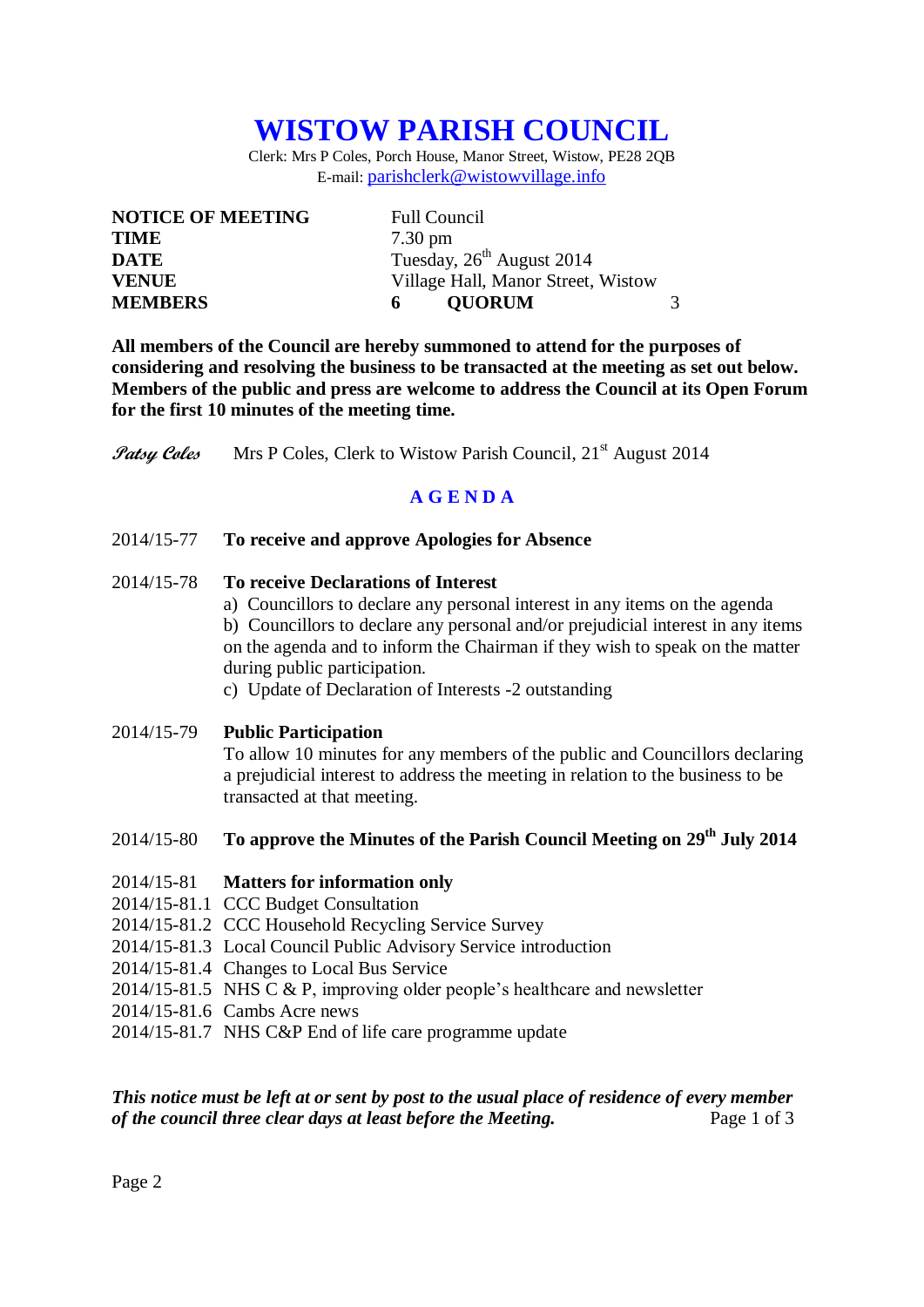#### 2014/15-82 **Policing Matters**

- 2014/15-82.1 Speedwatch Update
- 2014/15-82.2 Update on crime figures
- 2014/15-83 **To receive reports from County and District Councillors** Mr M Tew, Mr P Bucknell, Mrs A Curtis
- 2014/15-84 **Finance**
	- a) to approve the Financial Statement and cashflow for 2014/15
	- b) to approve payment of outstanding amounts : nothing outstanding
	- c) signature changed on Cambridgeshire BS, Lloyds require more information

### 2014/15-85 **Correspondence**

2014/15-85.1 A note had been received from Mr Peacock via Mr Williams concerning the barn at Rooks Farm which he believes is dangerous and also the trees on the verge in front of the barn which he believes need pollarding.

#### 2014/15-86 **To consider any Planning Applications received**

2014/15-86.1 1401295FUL Retention of extensions and alterations to farmhouse, Dorringtons Farm, Cross Drove, Wistow

### 2014/15-87 **Highway Warden's Report/Traffic Matters**

- 2014/15-87.1 MVAS purchase update on outstanding matters
- 2014/15-87.2 Any other traffic/road matters
- 2014/15-87.3 White lines at the junction of Parsonage Street and Church Street
- 2014/15-87.4 Training for Mr Leigh as new Highway Warden

#### 2014/15-88 **Maintenance Issues**

- 2014/15-88.1 Playground any outstanding matters
- 2014/15-88.2 Playground rota/risk assessment forms, Mr Leigh July, Mr Hodson August and September
- 2014/15-88.3 Church yard tidying, grass cutting issues
- 2014/15-88.4 Plan to fill out allotment hedge
- 2014/15-88.5 Removal of PC1

# 2014/15-89 **Village Hall**

2014/15-89.1 As Trustees of the Village Hall, a discussion is needed and a decision minuted on what would happen to the proceeds of the sale should the decision be to sell the current hall – carried over from July meeting.

# 2014/15-90 **Parish Councillor Vacancy**

2014/15-90.1 There has been a vacancy on the Parish Council since March

### *This notice must be left at or sent by post to the usual place of residence of every member of the council three clear days at least before the Meeting.* Page 2 of 3